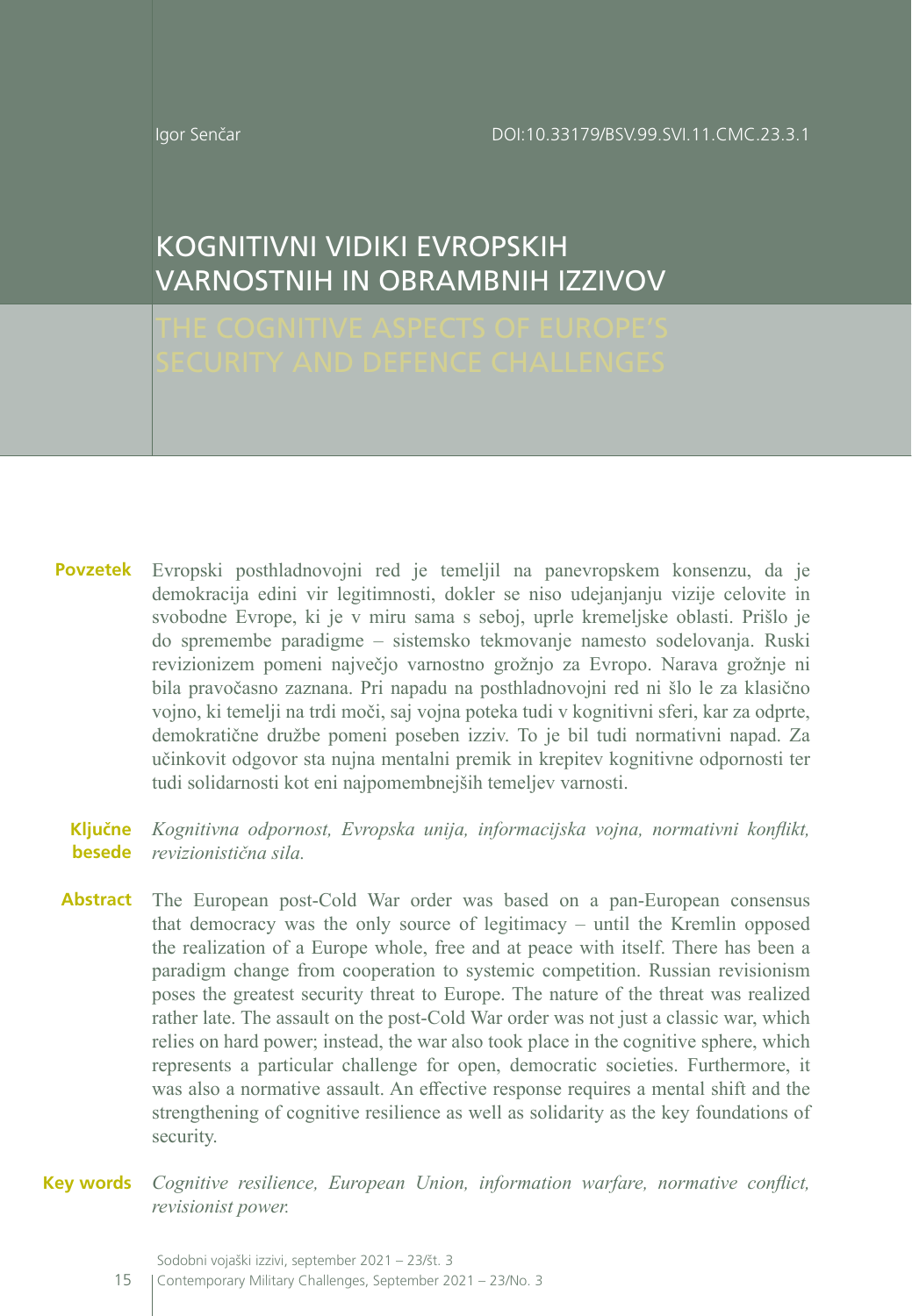The Conference on the Future of Europe was launched on 9 May 2021. The Joint Declaration on the Conference on the Future of Europe defines its aim as to »open a new space for debate with citizens to address Europe's challenges and priorities« (Sassoli et al., 2021, p 1). The Conference should reach its conclusions by Spring 2022, building on citizens' concerns and ambitions, as well as on lessons learned from the multiple crises the EU has experienced in the past decade, including the financial crisis which morphed into a crisis of the euro area, the crisis of the post-Cold War order in Europe, the migrant crisis, and Brexit. These conclusions should provide guidance on the course that the European Union should take to tackle common challenges effectively. **Introduction**

> Geopolitical challenges and security also figure among the issues mentioned in the Joint Declaration. The Conference offers an opportunity for reflecting on the geopolitical and security challenges as well as on the appropriate orientations and ambitions of the EU's Common Security and Defence Policy (CSDP).

> This article discusses the nature of the present geopolitical and security challenges in view of the fact that Europe's security landscape has changed to such a degree that the assessment given by the European External Action Service in its EU Global Strategy states that »peace and stability in Europe are no longer a given« (2016, p 33). At the outset, the article analyzes the basic structural elements of the European post-Cold War order, which, theoretically speaking, correspond to the Kantian tradition of thought. They also serve as an analytical framework for further discussion, which stems from realizing the limitations and weaknesses of the concept of liberal cooperative interdependence and the post-Cold War European order in the face of the present geopolitical and security challenges.

> There are several diverse sources of these challenges and threats. The southern and south-eastern flanks of the EU are facing a variety of threats and challenges – be they terrorist threats, irregular migration flows, or the consequences of possible state collapses. The northern and eastern flanks face a different challenge: the European security order has been severely violated and remains under pressure from a revisionist power. In addition, the EU is faced with a rapidly rising China, which the EU categorizes simultaneously as a cooperation partner, a negotiating partner, an economic competitor, and a systemic rival (European Commission, 2019, p 1). Since the end of World War II, Europe's defence has been based on the principle that the US is Europe's pivotal power and has underwritten Europe's security and defence. Due to the effects of a rapidly rising China, which has become the main strategic challenger of the US, and assuming its security and defence commitments in Europe, the US is faced with »the American security dilemma: the rise of China's military capability and European military weakness« (Allen et al., 2021, p 148). This will have profound implications for the strategic assumptions upon which European defence stands.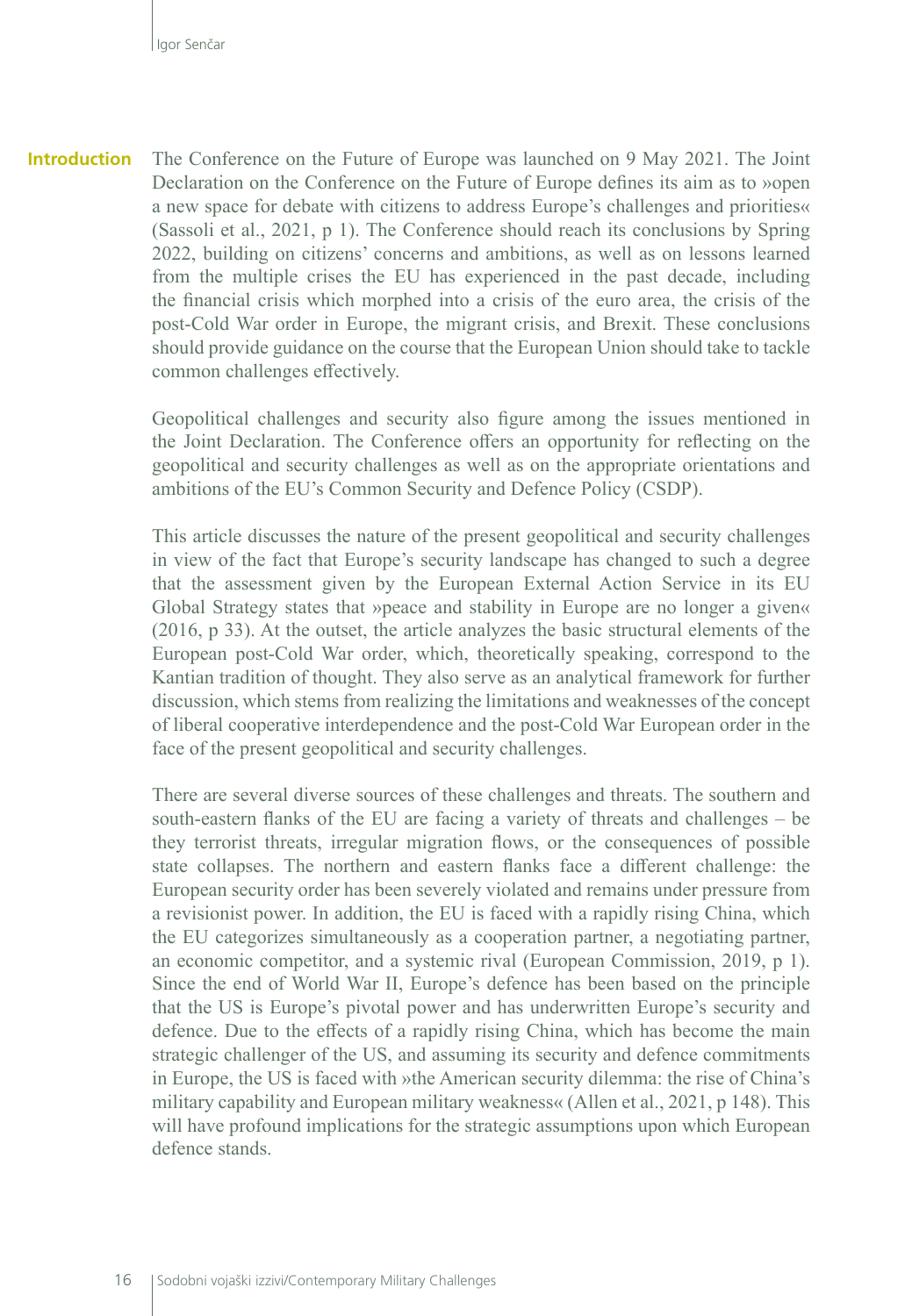Reflecting on the events that have taken place on the eastern European flank since 2008 and especially in 2014, the article identifies the immediate and basic source of security and defence challenges that Europe is facing in Russia as a revisionist power. This is also the subject of discussion in this article. In doing so, the discussion draws on the way that awareness of the nature of this challenge has developed. Only gradually has a different awareness of Russia – distinct from the one based on the West's hopes and expectations – come into existence. Its development resulted from the confrontation between the expectations and the reality of the post-Cold War order. Theoretically speaking, the key assumptions of the structural elements of the post-Cold War order have been confronted by a paradigm that in important ways corresponds to the Hobbesian tradition of thought – but due to its focus on a normative aspect, surpasses it. When considering an appropriate credible and effective response, this discussion focuses on the primacy of the cognitive domain of the challenge. Its objective should be to facilitate a corresponding mental shift as the necessary basis for strengthening the resilience of States and societies, as well as European solidarity. This will help it to »promote peace and guarantee the security of its Member states and citizens«, as stated by the Council of the European Union (2016, p 2). This should be a basis for informed decisions about the realistic trajectory of the development of the CSDP.

#### **1 THE EUROPEAN POST-COLD WAR MINDSET**

If peace and stability in Europe are no longer a given, the initial question needs to be about the kind of security challenge Europe is confronting. The answer to this question, which is also the premise of our discussion, is that the challenge it is facing is a crisis that concerns the European post-Cold War order.

The fall of communism in Europe in 1989 made it possible to establish free, democratic societies based on respect for human dignity and the rule of law. In this spirit, all European countries, including the Soviet Union, together with the United States and Canada, have formulated the values and principles of the European post-Cold War order and committed themselves to respecting them. This resulted in the Charter of Paris for a New Europe, which represents a consensus between former Cold War adversaries. On these foundations the historical tasks of *Europe whole and free*, as well as *a Europe that is free and at peace with itself* (Bush, 1989) would actually be feasible. The fundamental notions of the Charter are democracy, peace, unity, cooperation, human rights and fundamental freedoms. Important common objectives are defined as »steadfast commitment to democracy based on human rights and fundamental freedoms; prosperity through economic liberty and social justice; and equal security for all our countries« (Conference on Security and Co-operation in Europe, 1990, p 3). The expectations of a new perception of security in Europe were thought possible on the basis of the unprecedented reduction in armed forces and new approaches to security and cooperation. These would enable a transformation of relations between European states as a foundation of »a just and lasting order of peace for a united, democratic Europe« (Ibid., p 6). The basic structural principles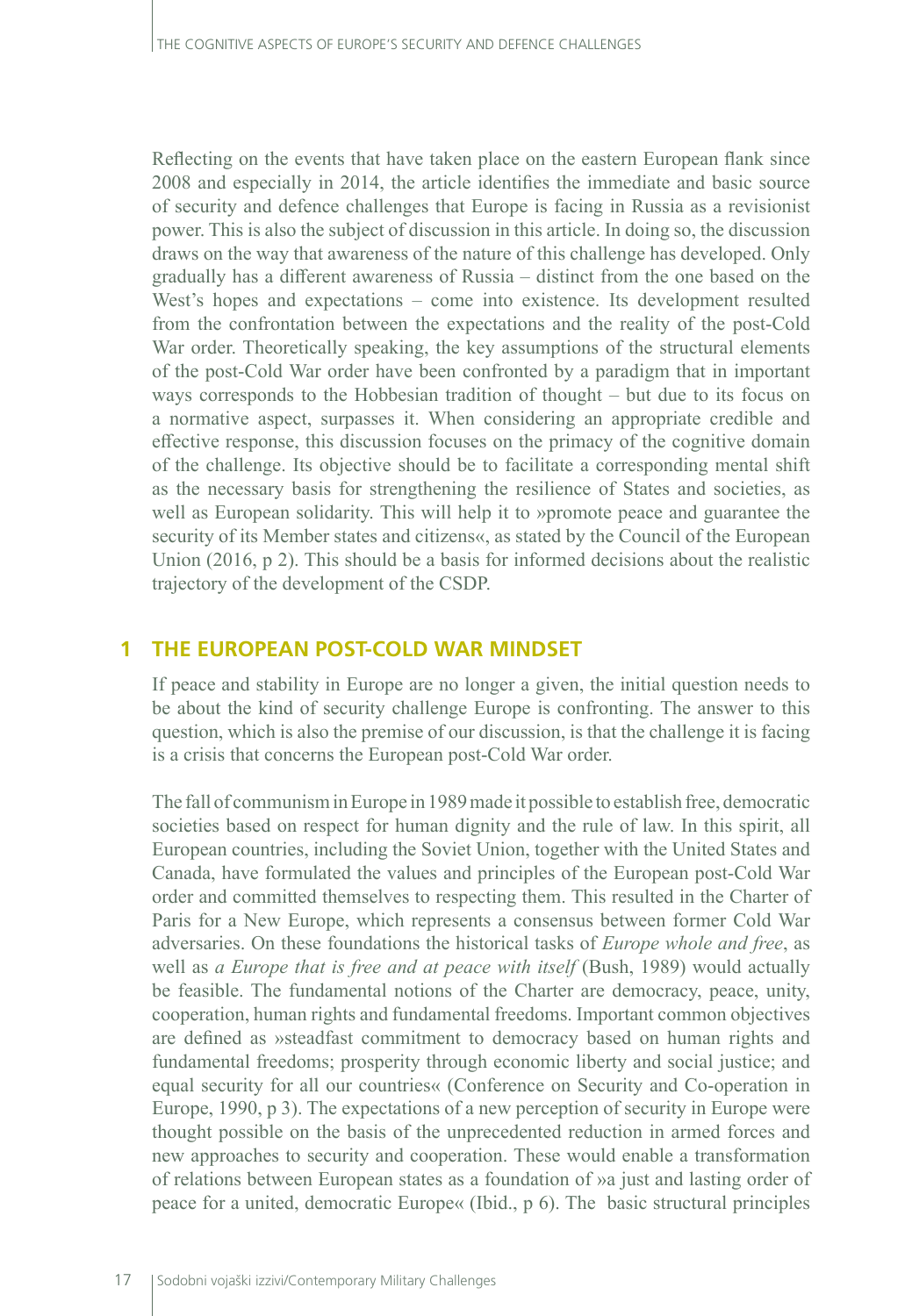of the European post-Cold War order that represented a consensus agenda include the following: 1) democracy as the only legitimate system of government based on respect for human rights, fundamental freedoms, and the rule of law; 2) equal rights of peoples and their right to self-determination, respect for territorial integrity, political independence and freedom of choice of any participating State; and 3) friendly relations between participating states and equal security for them. These basic structural principles comprise the foundations of the post-Cold War order. Its basic code of behaviour is defined by respect, cooperation, and solidarity. Cooperation and solidarity thus unite nations in a common destiny, in a *community of fate* (Senčar, 2020). These structural principles form the consensus agenda and the type of order that corresponds to the Kantian or universalist tradition of thought (Bull, pp 23-26). They also serve as an analytical framework for further discussion.

The only source of legitimacy in the post-Cold War European order is democracy. »We undertake to build, consolidate and strengthen democracy as the only system of government of our nations« (Conference on Security and Co-operation in Europe, 1990, p 3). On this basis, the vision of Europe as a community of democracies became possible. The Charter points out the adherence of all parties to shared values and common heritage. Having also in mind the consensus on the structural principles of the European post-Cold War order, it can be argued that what emerged in Europe was a *society* of states, i.e. an international – or more concretely – European society as defined by Bull (2002, pp 13-16). Democracies, however, are peaceful in their relations with each other and will in themselves be guarantors of peace.<sup>1</sup> A basic assumption of the European post-Cold War order is that European security and peace are therefore based on the victory of democratic values across Europe. »Friendly relations among us will benefit from the consolidation of democracy and improved security« (Conference on Security and Co-operation in Europe, 1990, p 3). European security order would therefore not be based on the principle of balance of power, but on the common norms and values of a free democratic society. It would be based on universal rules, and not on blocs with their exclusive areas of influence. What is allowed and what is forbidden does not depend on the power of the state, but is defined by international law. On these foundations of universal normative ambition, the Council of the European Union in 2003 conceived the first European Security Strategy (ESS): »The best protection for our security is a world of well-governed democratic states. Spreading good governance, supporting social and political reform, dealing with corruption and abuse of power, establishing the rule of law and protecting human rights are the best means of strengthening the international order« (2009, p 37). At that time, the EU approved the draft Constitutional Treaty (defeated in the referendums held in France and the Netherlands in the spring of 2005), the big bang enlargement of 2004 was rapidly approaching, and parallel to it the neighbourhood policy concept was to be launched the following year.

*<sup>1</sup> The concept of the theory of democratic peace was conceived by Immanuel Kant (Toward Perpetual Peace: A Philosophical Sketch; Idea for a Universal History from a Cosmopolitan Perspective). A similar thesis in terms of the theory of democratic peace was also put forward by Alexis de Tocqueville (Democracy In America).*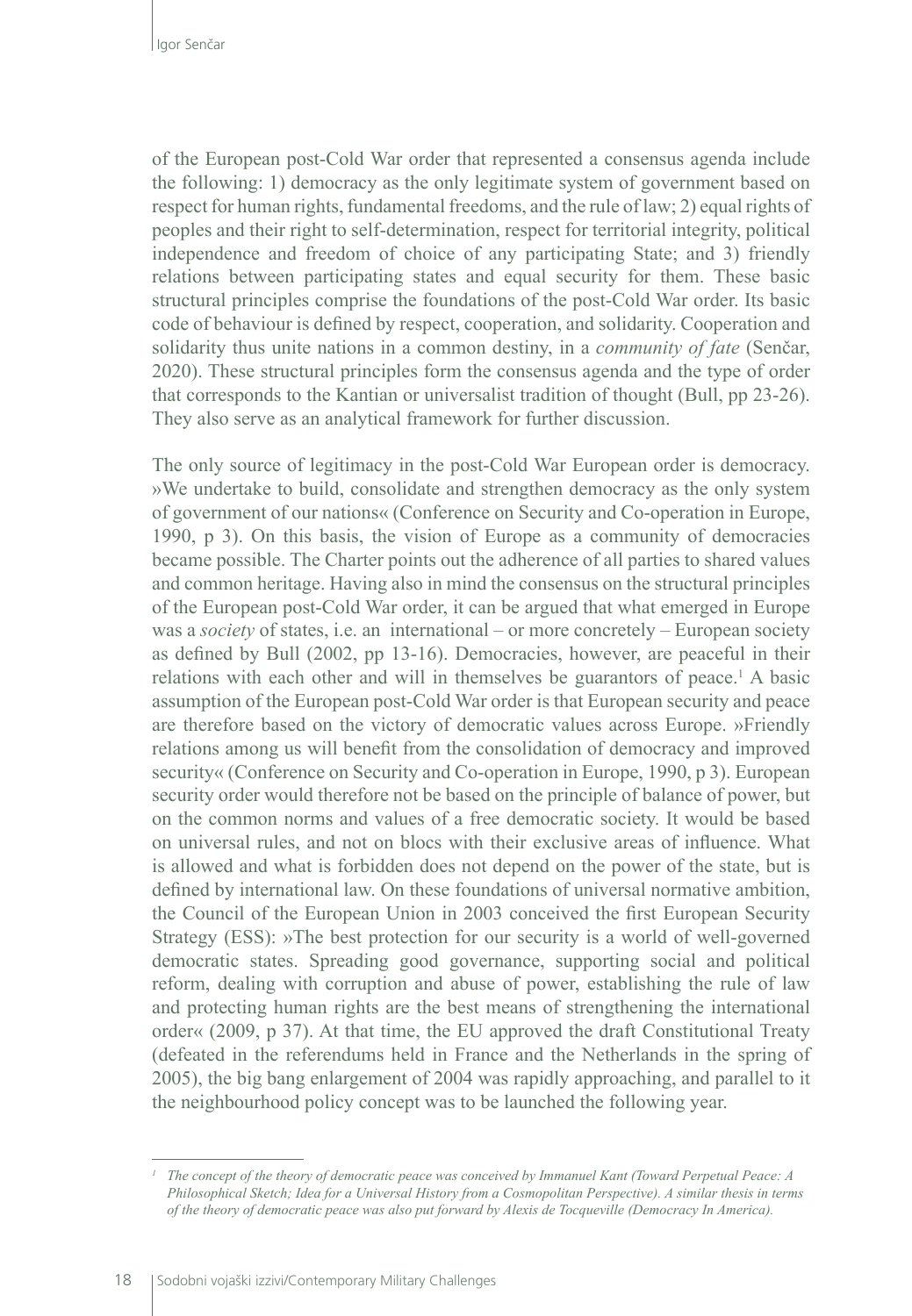Robert Cooper characterized this order as postmodern, inclusive, and based on a voluntary association of states that share common values and their openness – thus a sort of voluntary cooperative empire: »The postmodern, European answer to threats is to extend the system of co-operative empire ever wider« (2003, p 78). The basic building block of a postmodern order, according to Cooper, is a postmodern state, which »is one that above all values the individual, which explains its unwarlike character« (2003, p 78). This vision could have been developed on the assumption of a pan-European consensus: that the only source of legitimacy in the post-Cold War European order is democracy based on human rights and free elections. In this context, the EU has come to understand itself as a soft power that acts as a transformational and normative power (Manners, 2008). There is no room for traditional geopolitics within this vision. »The very language of geopolitics was an anachronism« (Colby and Mitchell, 2020) not only in Europe, but also in the US.

In accordance with the assumptions of the post-Cold War European order, the ESS identified key threats: terrorism, proliferation of weapons of mass destruction, regional conflicts, state failure, and organized crime (European External Action Service, 2009). The corresponding policy implications for the CSDP have been to develop a full spectrum of instruments for out-of-area crisis management and conflict prevention, both military and civilian. Since 2003, the EU has launched 36 operations and missions on three continents (as of now, 11 civilian and 6 military are on-going). The emphasis has been on a widened security agenda, mainly of a civilian nature (mediation, security sector reform, the rule of law, police missions). Military operations carried out within this agenda have been characterized by a relatively non-coercive approach.

## **2 THE COLLAPSE OF THE FUNDAMENTAL PRINCIPLES OF THE EUROPEAN POST-COLD WAR ORDER**

The expectations stemming from the fundamental principles and values of the European post-Cold War order – the exercise of democracy, respect for human rights, the rule of law, democratic self-determination, the »freedom of States to choose their own security arrangements« (Conference on Security and Co-operation in Europe, 1990, p 6), the option of eventual association with the  $EU - led$  Ukrainian citizens, in autumn 2013, to express their determination to *return to Europe* through widespread anti-government protests. Their determination, which was fully in line with the expectations legitimized by the European post-Cold War order, and the subsequent collapse of the government that had acted differently, resulted in the Russian annexation of Crimea and the encouragement of separatist uprisings in eastern Ukraine, ultimately with the aid of its military forces.

This development took everyone completely by surprise. The ESS had not mentioned any traditional threats or geopolitical challenges to Europe or its security order. However, frozen conflicts already existed in the post-Soviet area at the time (Moldova: Transnistria, Georgia: Abkhazia and South Ossetia). EU support for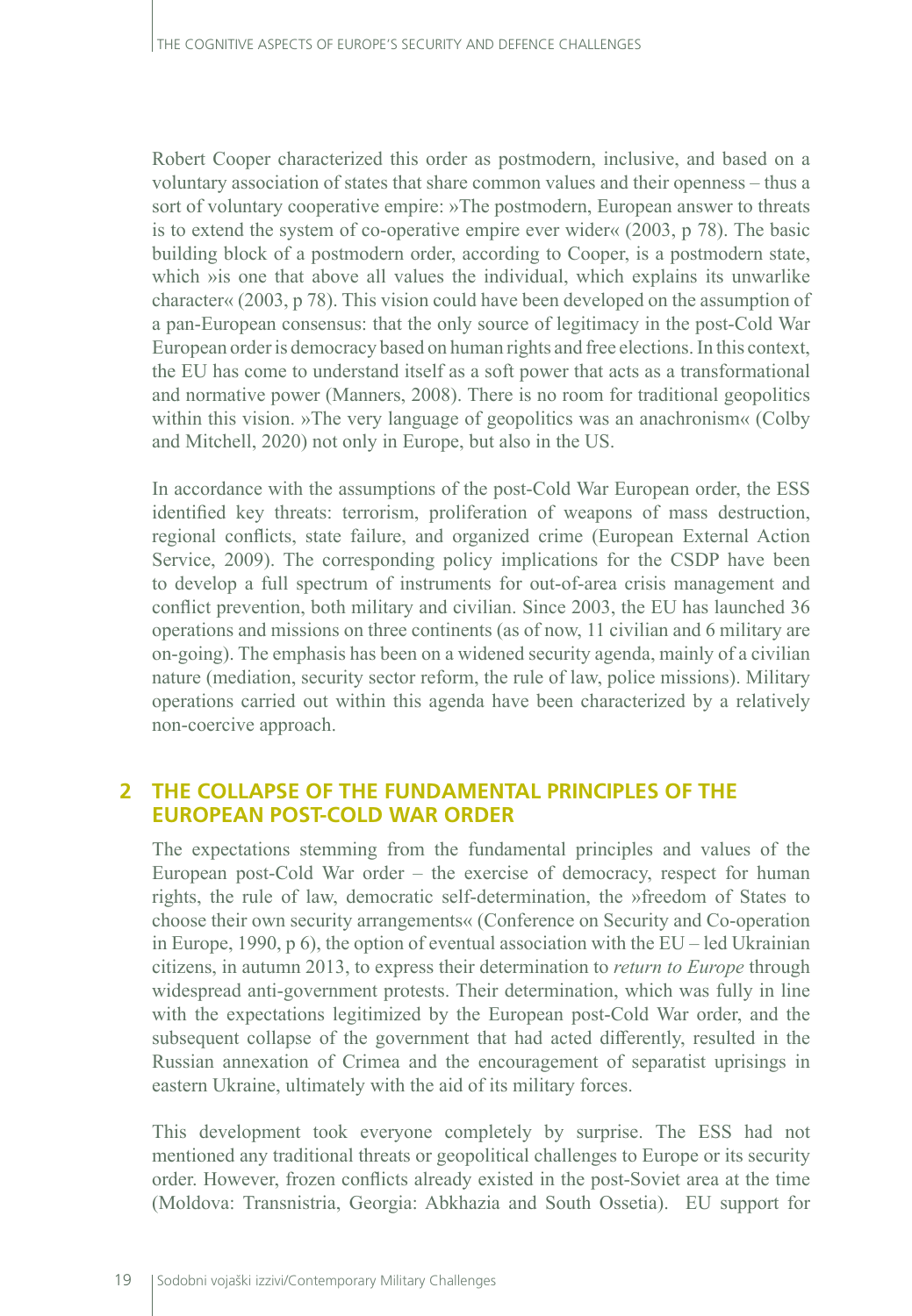the de-escalation and resolution of these disputes was rather modest. The EU and its Member States took care to maintain equidistance, and did not question the controversial role of Russia as a neutral mediator, which, however, always supported the separatist parties against the legitimate authorities in order to maintain leverage and dominance. Frozen, freshly staged, and still hot conflicts in the post-Soviet space act as a force preventing an escape to the opposite, European pole of attraction. These countries are thus prevented from developing their own, autonomous, independent choice and closer relations with the EU and NATO (Snyder, 2018, p 173). Lo argues that in this way »today's 'arc of instability' around Russia's borders would evolve gradually into a zone of Russian-led stability. And outside actors would engage with the region only in conjunction with Russia or in ways that did not threaten its interests« (2015, p 105).

Five years later, the Report on the Implementation of the ESS also noted some causes for concern. Frozen conflicts in Georgia led to the military invasion of Georgia by Russia in August 2008. The EU led the international response through mediation between the two parties, and EU relations with Russia deteriorated accordingly. And yet, in the EU – and in the West as a whole – there was clearly no realization at the time that Russian military intervention was in stark contrast to post-Cold War arrangements: »The EU expects Russia to honour its commitments in a way that will restore the necessary confidence. Our partnership should be based on respect for common values, notably human rights, democracy, and rule of law, and market economic principles as well as on common interests and objectives« (Council of the European Union, 2009, p 23). The Report reflects the EU's normative approach without realizing its limitations and without assessing its real transformative power in the face of Russia's increasingly active role in blocking democratic reforms in the post-Soviet space. Assuming a pan-European consensus for a post-Cold War agenda was no longer valid. However, the EU had not yet fully grasped this fact and its fundamental consequences. The Report added only cyber security, energy security and climate change to the list of key threats identified in the ESS. Youngs therefore claims that at that stage »the EU did not see any major danger coming from Russia's territorial and civilizational understanding of security« (2017, p 62). In the very same year, 2009, the EU included the Russian Federation in the list of 10 Strategic Partners.

## **3 THE NATURE OF THE VIOLATION OF THE EUROPEAN POST-COLD WAR ORDER**

After Russia's military invasion and occupation of Crimea, and its subsequent illegal annexation, as well as its full spectrum activities to destabilize Ukraine, it became very clear that peace and stability in Europe were no longer a given, which the EU Global Strategy also stated.

There were several signals indicating a fundamental change in the Kremlin's view of the European post-Cold War order and its interests from the period of the first years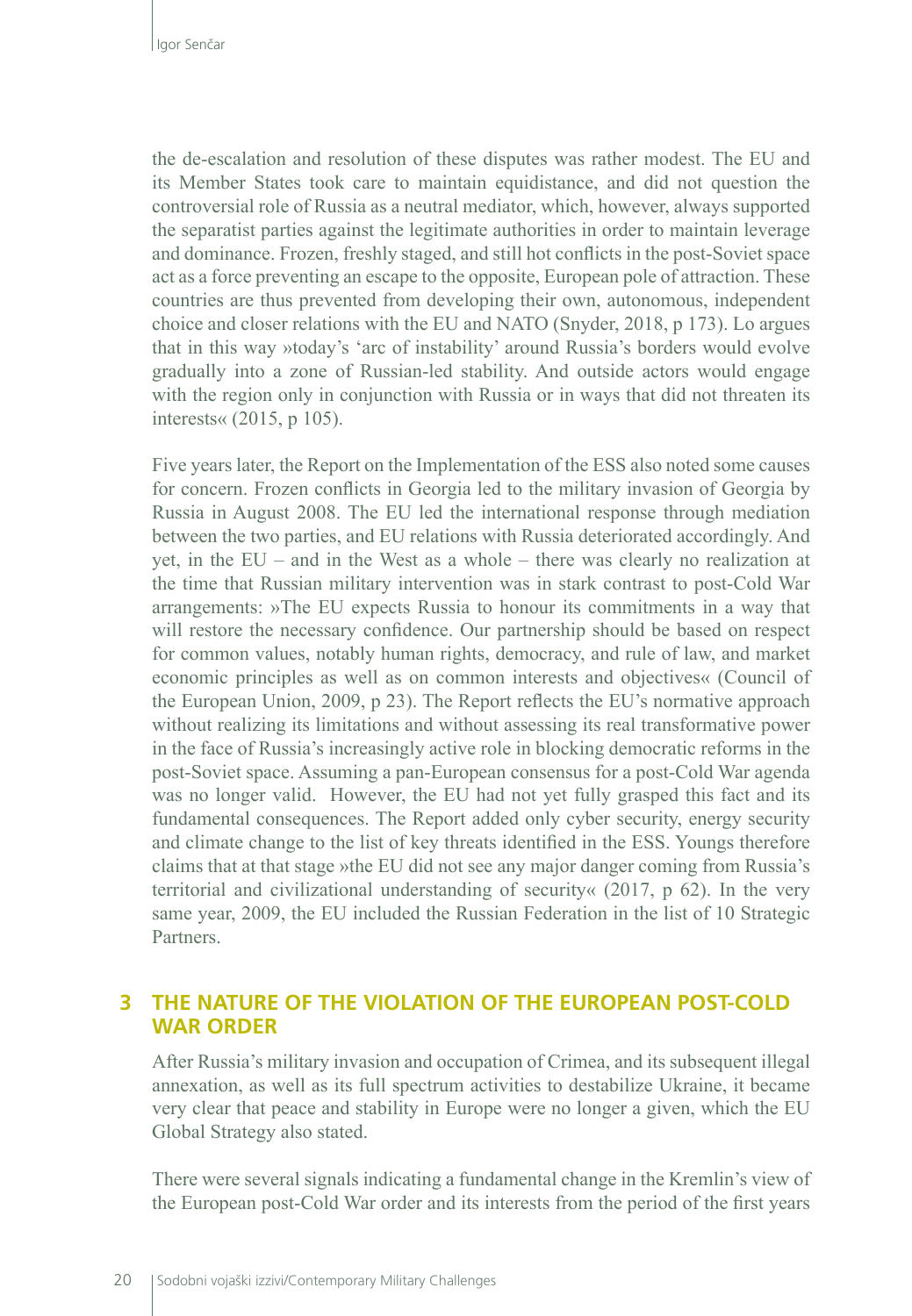after the fall of communism. There were growing signs of the authoritarian instincts of the ruling structures, and the desire for domination over countries that once were part of the former Soviet Union. This development was no longer in line with the principles of the Paris Charter for a New Europe. Several prominent experts, as well as numerous politicians from the European countries that were most exposed to Russian influence, began to publicly express their worries. Zbignew Brzezinski (1994) warned against idealistic optimism based on the amnesia of history, and wrote the following axiomatic statement: »Russia can be either an empire or a democracy, but it cannot be both«. In addition there were also two signals from President Putin announcing new times. In 2005, he stated that the collapse of the Soviet Union was the great geopolitical catastrophe of the century (2005). This was President Putin's view of the consequences of the events that made the vision of a *Europe whole and free and at peace with itself* a reality. Furthermore, Putin very clearly rejected the post-Cold War security order in Europe in a February 2007 speech to the Munich Security Conference (2007). However, Russian revisionism was not a reaction to some concrete actions of the West, although the later rhetoric of the Russian side increasingly emphasized various reasons for resentment. Instead, Russian revisionism was a response to the perceived threat that Western identity, principles and values represented to Russia's political system (Snyder, 2018, p 91; Krastev and Leonard, 2014, p 4). The fundamental vulnerability of Russian political identity, however, is not a lack of power but of legitimacy, as Sherr (2013, p 98) also claims: »Moscow's cardinal anxiety is not that its political order is vulnerable, but that it is illegitimate. To preserve its legitimacy, it must ensure that no alternative take root on its doorstep. It must be proactive in its defence«. The reaction of the Russian authorities was thus not merely military and geopolitical; it was also a normative assault on the European post-Cold War order (Liik, 2018, pp 2-5).

## **4 THE REALIZATION OF A CHANGED SECURITY ENVIRONMENT: COGNITIVE ASPECTS**

The realization that Russia had turned out to be a revisionist power came quite late in Europe and in the West in general. In November 2014, the President of the European Council, Donald Tusk, became one of the first leaders to articulate the difficult predicament the EU had found itself in (Foy, 2014): »For Putin, and Russia today, the EU is a problem. And we have to understand, and I think we are close to this moment, that Russia is not our strategic partner. Russia is our strategic problem«. The EU's Global Strategy, which was adopted two years later, reflects the realization of the changed security environment in exactly the same way: »Managing the relationship with Russia represents a key strategic challenge« (European External Action Service, 2016, p 33). A country that so far had been categorized as a strategic partner had become a strategic challenge. Three years later, there were no grounds for a different assessment (European External Action Service, 2019, p 19).

The realization of the fundamentally changed security environment came only after the understanding of how the occupation and annexation of Crimea and the staging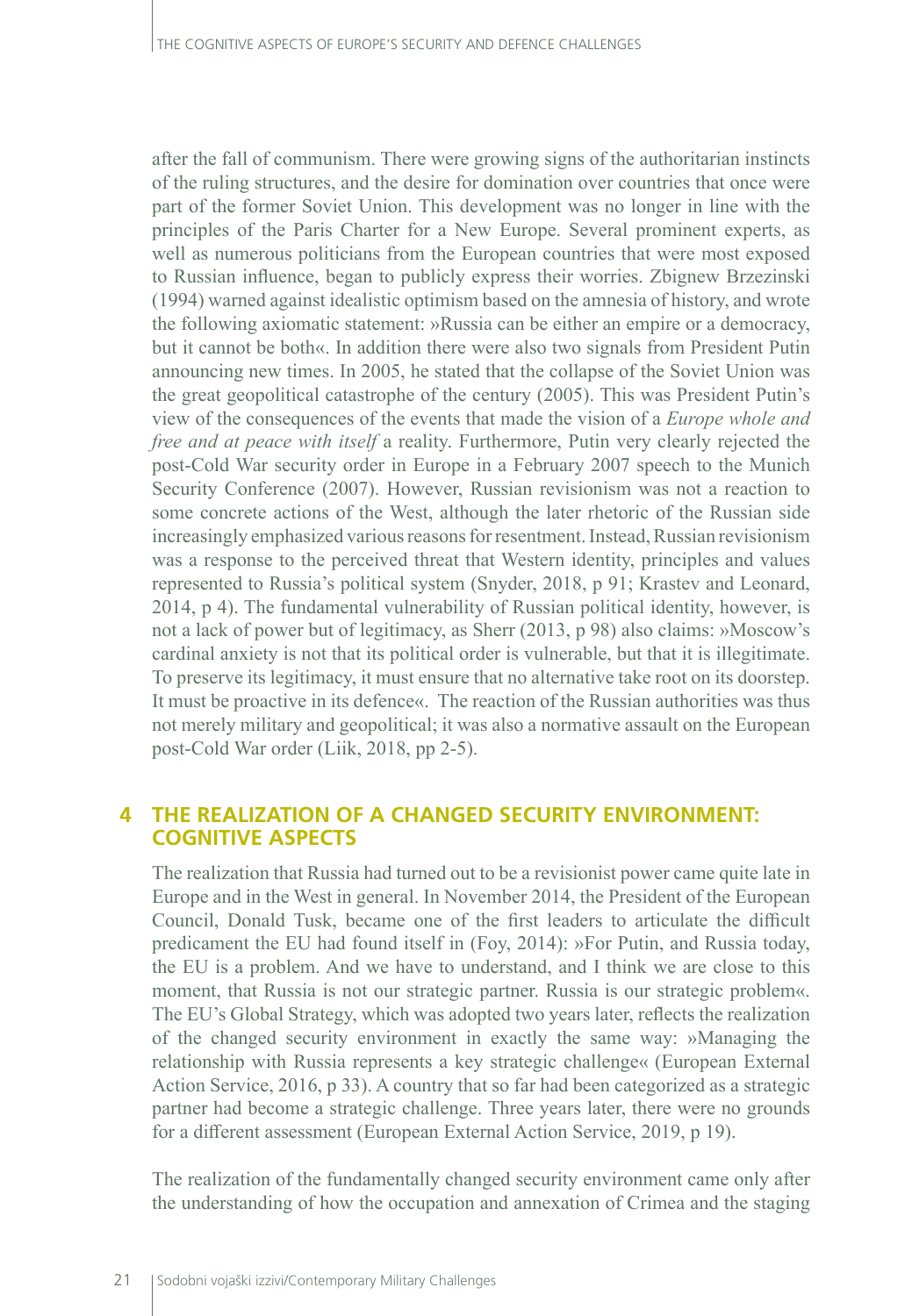of separatism in eastern Ukraine took place. A whole range of means and approaches short of war were used (an information campaign, psychological warfare, economic measures, intelligence activity, special forces actions, subversive activity, infiltration, use of criminal activities, corruption, etc.), from unconventional, asymmetric warfare all the way to overt, classical military intervention in the later stages. The novelty of this particular approach lay in the flexible integration of military tools with other, non-military tools and means of pressure; escalation control; the skilful orchestration and management of a soft, seamless transition from peace to conflict; and the exploitation of an ambiguous intermediate state between what was no longer normal peace, but was not yet clear military conflict according to formal, conventional criteria. Thus, such hostile and offensive activities were hidden behind the veil offered by the possibility of formal, credible denial. Deception was an extremely important element in the execution of these operations. An analysis of the means used by the aggressor in this war reveals that this was not only a classic war in which the key category was *hard power*<sup>2</sup> , it was also a war that took place in the cognitive sphere in the form of *information warfare*<sup>3</sup> , the central driver of which was the need to legitimize the regime. What went on, therefore, was also a *normative conflict*. The contemporary Russian strategic approach is based on the fact that modern wars are fought primarily on the information battlefield, and that the main battlefield is the cognitive sphere.4 With regard to the term »war« or »warfare« in the Russian cognitive context, the following explanation is important: »/…/ the use of military strategy does not imply an actual war or conflict and has significantly influenced the Kremlin's foreign policy. Warfare in Russian understanding is more of an art of deception rather than a military act and can be used on multiple levels of policy or adjusted to any particular situation. Moreover, Russian military science itself is being transformed to better suit peacetime conditions and has shifted towards asymmetrical measures« (Morozova, 2017, p 27).

Russia's strategic approach was based on an excellent understanding of the cognitive filter and the weak points of the West, which were confirmed by every encouragement of de-escalation as well as by statements that it did not intend to resort to the use of military force. Thus, fixing the West on the issue of war and skilfully promoting the threat of escalation created room for an ambiguous situation between a clearly identifiable conventional war and its absence, which was exploited to achieve strategic objectives and establish an irreversible reality. Crimea was seized and occupied without a single shot being fired. Because soldiers without insignia (dubbed the »little green men« by journalists) did this, it was not formally possible to talk about occupation, although that was exactly what took place. The West was confused, and before it had realized and acknowledged what was going on, Russia

*<sup>2</sup> Sherr (2013, p 12) defines the Russian concept of hard power as »the ability to compel others to comply with our wishes by means of force or other direct forms of coercion«.* 

*<sup>3</sup> Bērziņš, 2014; Chekinov and Bogdanov, 2013; Giles, 2015, pp 46-48; Liik, 2018; Morozova, 2017; Pomerantsev and Weiss, 2014; Sherr, 2015, pp 23-32.* 

*<sup>4</sup> Bērziņš (2014, p 5), where the author states: »/.../ the Russian view of modern warfare is based on the idea that the main battle-space is the mind«. A similar claim is also made by Giles (2015, p 45).*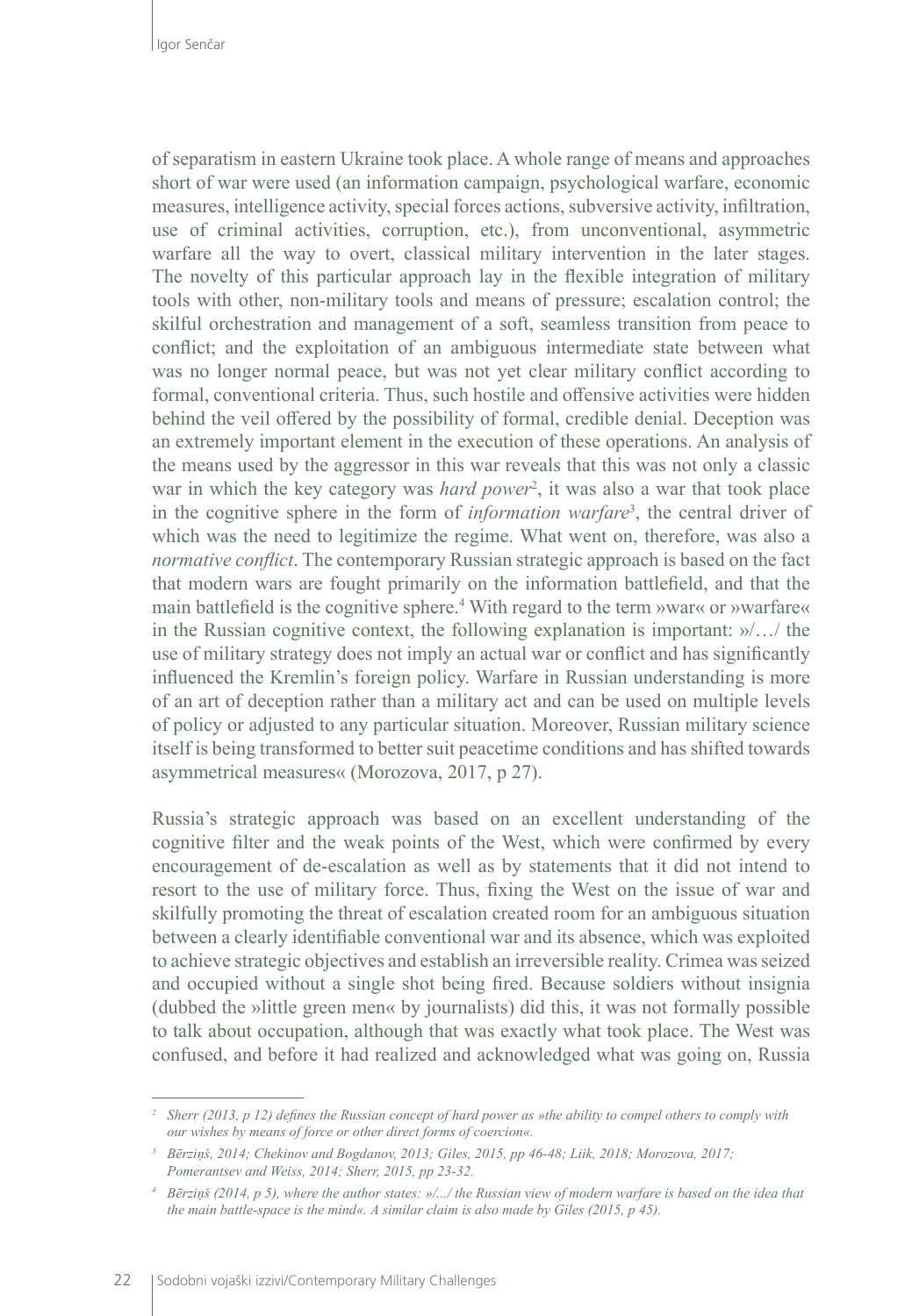had achieved its strategic objectives without facing any sharp reaction, and the new situation was already irreversible. In addition, when armed conflict broke out in eastern Ukraine, the European Council once again stressed its support for a peaceful settlement (European Council, 2014, p 2).

It is necessary to point out the cognitive challenge posed by Russian revisionism. There was no uniform or perfectly clear awareness in the EU of the seriousness of the threat to the European order, not even during the aggression against Ukraine. In May 2018, the European Council on Foreign Relations conducted an analysis of Member States in which eight of them, including Slovenia, fell into the category of those who believe that there is a lot of hype around Russian interference but are not certain that there is any substance to the allegations (Liik, 2018, p 4).<sup>5</sup>

The assault on the EU's eastern flank suggests that an analytical framework for understanding actual security threats and challenges should also be informed by the Hobbesian<sup>6</sup> or realist vision of the world, rather than being based solely on Kantian aspirations. At the heart of this vision is the anarchic character of the international system, characterized by fundamental antagonism between states: competition, conflict and war, instead of cooperation; the context of a zero-sum game instead of mutual benefit (Bull, pp 23–26). The foundation of the post-Cold War order in Europe is *legitimacy* based on respect for the equal dignity of people, nations and states, freedom, rule of law, and democracy that enables self-government and thus the sovereignty of the people. Yet the central category of this alternative, challenging vision is *power* which strives for domination.7 The specificities of the assault on the EU's eastern flank also suggest that it was not only about geopolitics and the question of influence and dominance in a territorial sense. This was also a *normative conflict*, the central driver of which was the need to legitimize and ensure the survival of the regime. However, this crucial fact cannot be captured by an approach based on classic realist categories – power, balance of power, spheres of influence. Instead, a focus on warfare in the cognitive domain is required. **Conclusion**

*<sup>5</sup> The same analysis also finds the following (p 6): »In some states – including Slovenia, and parts of Bulgaria and France – Russia is seen as a counterweight to other powers, usually the US.« Nevertheless, there is also a noticeable increase in awareness of the strategic challenge among such members (p 9): »Moscow's ambition to have a sphere of influence no longer disturbs only – or even primarily – eastern EU Member States. Croatia and Slovenia, for example, are both concerned about Moscow's attempts to create obstacles to the Euro-Atlantic integration of the Western Balkans.«* 

*<sup>6</sup> Hobbes defined the state of nature as a state of war in the sense of bellum omnium contra omnes. In such a state there are no objective, absolute norms of good and bad, there is no justice, only the law of the stronger. In fact, this state of affairs applies especially to interstate relations: »/.../ so in states and Commonwealths not dependent on one another, every Commonwealth, not every man, has an absolute liberty to do what it shall judge, that is to say, what that man or assembly that representeth it shall judge, most conducing to their benefit. But withal, they live in the condition of a perpetual war, and upon the confines of battle, with their frontiers armed, and cannons planted against their neighbours round about« (Hobbes, 2008 [1651], pp 142-143).* 

*<sup>7</sup> The concept of power in this case is defined, as suggested by James Sherr (2013, p 12), in relational terms as »the utilization of resources and capacities to achieve one's ends with respect to others.« In the specific case of the assault on the eastern flank, it is particularly important that it is not only about the possession of resources and capacities, but especially about the use of these resources and facilities, about the willingness to actually use them.*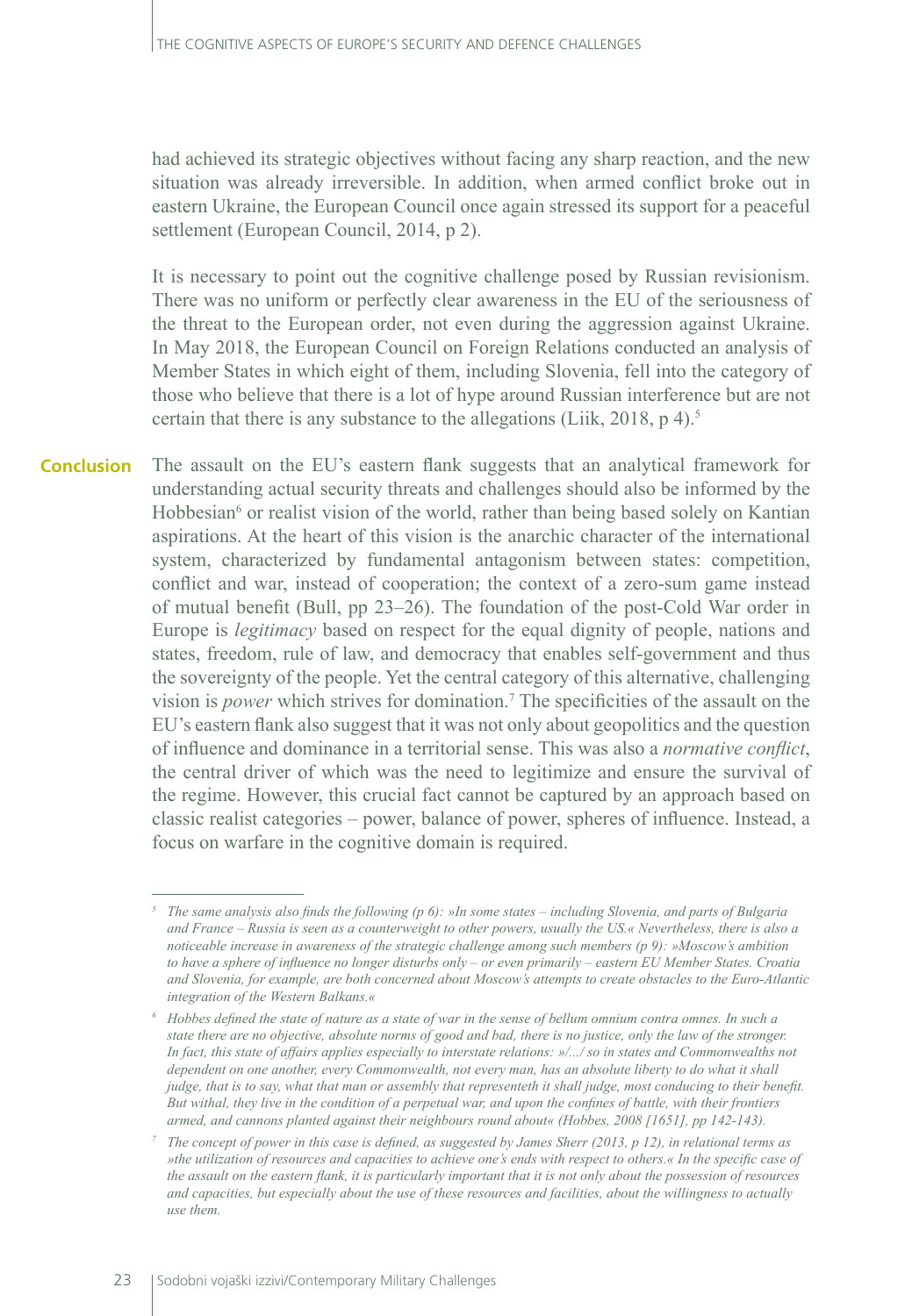In order to be able to effectively and efficiently protect and defend their freedom, democracies must firstly realize that the assumption of a pan-European consensus for a post-Cold War agenda is no longer valid. There has been a paradigm change from cooperation to systemic competition. Secondly, this is a state of affairs that democracies will need to be able to coexist with and manage. Thirdly, democracies must face the realities of great-power competition, conflict, and war – and take them into account when shaping their strategy and deciding on priorities. Or, according to Hobbes's dictum, »covenants, without the sword, are but words, and of no strength to secure a man at all« (Hobbes, 2008 [1651], p 111).

Allen et al. defined future war as warfare across the 5D spectrum of deception, disinformation, destabilization, disruption, and destruction (2021, pp 27–30). 5D warfare will be made possible by revolutions in many areas of civilian technology that will find their application on the battlefield.<sup>8</sup> The year 2014 was marked by a foretaste of this: it ranged from complex intimidation and coercion from the low end of the warfare spectrum (deception, disinformation, and destabilization), through disruption to the high end of the warfare spectrum with destruction. This type of warfare represents a challenge from both the security and the defence aspects.

On the lower level of the warfare spectrum, there is *information war* (Sherr, 2015) with the objective of wakening the adversary from within. It could be argued that the liberal order itself has proven to be a source of vulnerability. Within the context of a liberal order, openness and interdependence are supposed to strengthen cooperation and weave stronger bonds with new partners, even a strategic partnership. Yet when confronted with a power that opposes an existing order and is willing to use force, openness and interdependence suddenly turn into vulnerabilities, since they can be exploited as levers for pressure and extortion (*weaponization of interdependence*). Confronting revisionist power reveals the limits of the concept of liberal cooperative interdependence, as well as the cognitive problem of recognizing that a partner has become a rival and even an adversary.

The focus of this reflection is on the activities of the lower level of the warfare spectrum, which easily exploit the values and principles of an open, liberal order. These forms of warfare can cohabit with open, democratic societies and weaken them from within, with the aim of turning a state of society at peace with itself into a Hobbesian war of all against all<sup>9</sup>. Societies with multiple communities and multiple identities are particularly vulnerable to this type of assault, particularly the exploitation of existing societal conflicts and grievances. Information warfare is the first phase of an attack, and because of its non-kinetic nature, open societies can be

*<sup>8</sup> Radical and disruptive technologies such as artificial intelligence, computer vision, quantum-computing, nano technologies, big data analytics, hypersonic weaponry etc.*

*<sup>9</sup> »Hereby it is manifest, that during the time men live without a common power to keep them all in awe, they are in that condition which is called war; and such a war, as if of every man, against every man. For WAR, consisteth not in battle only /.../ so the nature of war, consisteth not in actual fighting; but in the known disposition thereto, during all the time there is no assurance to the contrary« (Hobbes, 2008 [1651], p 84).*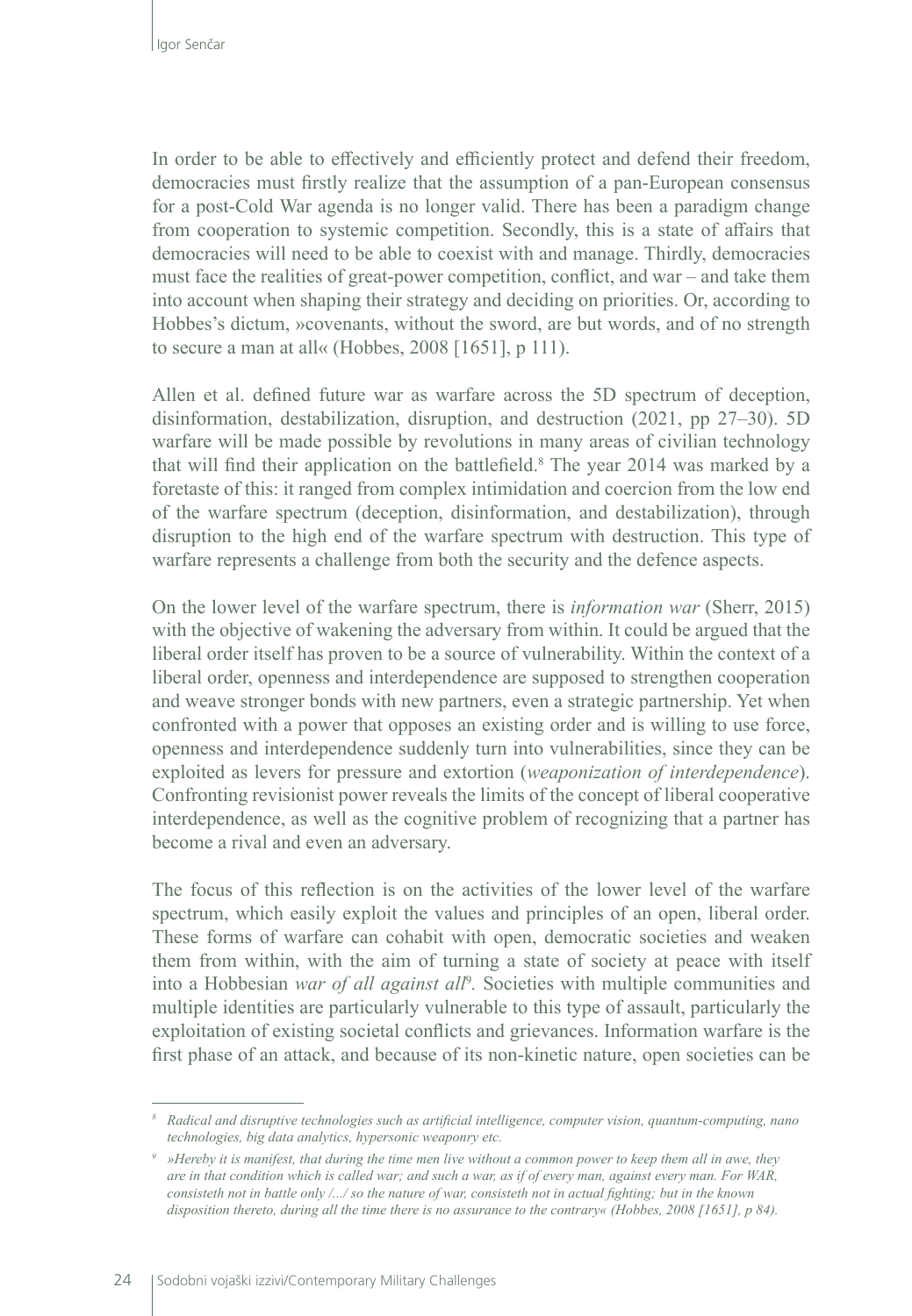constantly exposed to this type of warfare without themselves realizing that they are actually already in a new generation warfare context. The goal of the information war and its instruments (disinformation, propaganda) is to weaken loyalty to the values of democratic societies where they are established, as well as their attractiveness in societies where they have not yet (fully) established themselves (Liik, 2018, pp 2-5). The vulnerability of open, free, democratic societies to such attacks depends on a sense of belonging, the strength of loyalty, members' identification with the values, principles and goals that enable fundamental mutual solidarity in a society, and the ability to recognize such attacks. In this sense, the initial, key resistance to the nature of future war is cognitive resilience. One of the key enablers to stimulate, develop and strengthen cognitive resilience is the strengthening of the potential for critical thinking through enhancing the societal situational and threat awareness. Since ensuring safety and security are the basic responsibilities of political authorities, it is necessary that electorates within democracies are informed about and involved in discussions about these questions and the shaping of the answers. Thus, they could more firmly identify themselves with the strategies developed on the basis of democratic deliberations. The embeddedness of issues of security within democracy could also enhance domestic resilience (Strachan, 2020, p 76). In this way, societal solidarity is also strengthened. Given the assumptions on which European selfperception was based, the European post-Cold War order, challenged by a revisionist power, clearly could not provide »equal security« (Conference on Security and Cooperation in Europe, 1990, p 3) for all European countries. In these conditions, a pan-European solidarity as articulated in the *Charter of Paris for a New Europe* can only be a desirable but distant goal. Instead, it is now urgent to put European geopolitical solidarity into practice. A very important step in this direction is the initiative labelled the »Strategic Compass«. This initiative is a 2-year process that should refine the EU Global Strategy, with Member States' initially discussing how they perceive the threats they face and analyzing the types of vulnerabilities that may arise related to the identified threats. This should hopefully lead to a common threat perception. What is most important in this exercise from the context of this article is that the process of deliberation be truly inclusive; further, it must emphasize the importance of the cognitive aspect. New types of threats that are not of a kinetic nature pose a great challenge also from the perspective of solidarity, i.e. how to understand and determine the threshold of threat or aggression on a Member State, albeit non-military, which would require the EU and its Member States to act jointly in a spirit of solidarity?

Russian non-kinetic and kinetic assaults on Ukraine – and especially the annexation of seizure of Crimea – are case studies and harbingers of the future face of war. The lessons learned from the crisis on Europe's eastern flank need to inform necessary reflections on security and defence challenges when thinking about the course the EU should take and how to best to promote its interests in the face of existing and future challenges.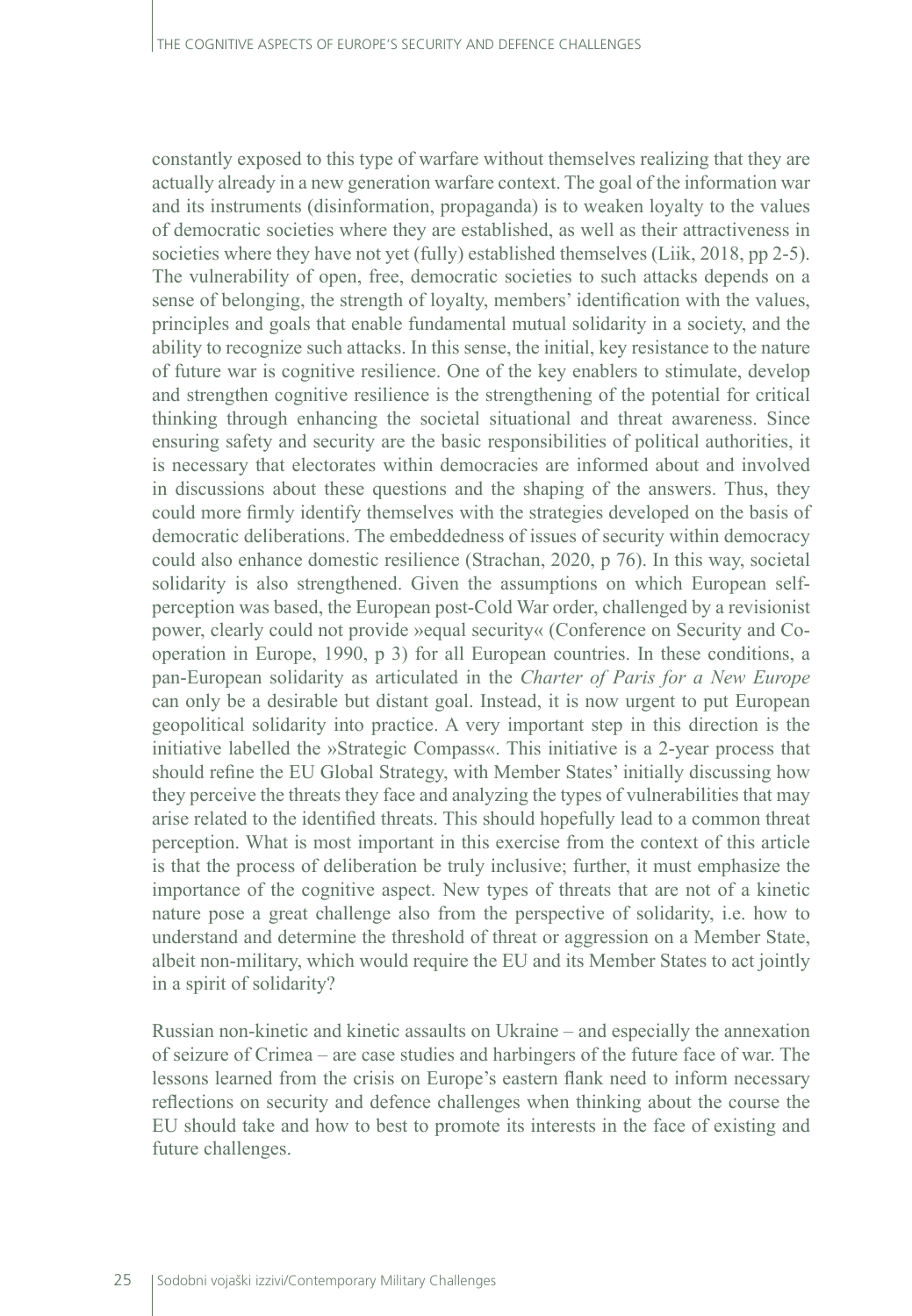#### **Acknowledgement**

The research for this article has benefited from the support of the Slovenian Research Agency within the framework of the research project no. J5-1791 (A) »An integral theory on the future of the European Union«. The views and opinions expressed in this article are those of the author and do not necessarily reflect the official policy or position of any agency of the Slovenian government.

#### **Bibliography**

- *1. Allen, J., R., Hodges, F., B. and Lindley-French, J., 2021. Future War and the Defence of Europe. Oxford: Oxford University Press.*
- *2. Bērziņš, J., 2014. Russia's New Generation Warfare in Ukraine: Implications for Latvian Defense Policy. Riga: National Defence Academy of Latvia, Center for Security and Strategic Research.*
- *3. Brzezinski, Z., 1994. The Premature Partnership. Foreign Affairs. 73-2. https://www. foreignaffairs.com/articles/russian-federation/1994-03-01/premature-partnership, 31. 3. 2019.*
- *4. Bull, H., 2002. The Anarchical Society: A Study of Order in World Politics. New York: Columbia University Press.*
- *5. Bush, G., 1989. A Europe Whole and Free. U.S. Diplomatic Mission to Germany. [http://](http://usa.usembassy.de/etexts/ga6-890531.htm) [usa.usembassy.de/etexts/ga6-890531.htm,](http://usa.usembassy.de/etexts/ga6-890531.htm) 30. 9 2019.*
- *6. Chekinov, S., G. and Bogdanov, S., A., 2013. The Nature and Content of a New-Generation War. Military Thought. 4, pp 12-23.*
- *7. Colby, E., A. and Mitchell, A., W., 2020. The Age of Great-Power Competition: How the Trump Administration Refashioned American Strategy. Foreign Affairs, 99-1. https://www. foreignaffairs.com/articles/2019-12-10/age-great-power-competition, 8. 11. 2020.*
- *8. Conference on Security and Co-operation in Europe, 1990. Charter of Paris for a New Europe. Paris: Conference on Security and Co-operation in Europe.*
- *9. Cooper, R., 2003. The Breaking of Nations: Order and Chaos in the Twenty-First Century. London: Atlantic Books.*
- *10. Council of the European Union, 2009. European Security Strategy A Secure Europe In A Better World. Brussels: General Secretariat of the Council.*
- *11. Council of the European Union, 2016. Council Cnclusions on Implementing the EU Global Strategy in the Area of Security and Defence, Council Conclusions (14 November 2016), 14149/16. Brussels: General Secretariat of the Council.*
- *12. European Council, 2014. Special Meeting of the European Council (16 July 2014) Conclusions (EUCO 147/14). Brussels: General Secretariat of the Council.*
- *13. European Commission, 2019. EU-China A Strategic Outlook. Strasbourg: European Commission.*
- *14. European External Action Service, 2019. The European Union's Global Strategy: Three Years On, Looking Forward. Brussels: European Union.*
- *15. Foy, H., 2014. 'Lunch with the FT: Donald Tusk'. Financial Times. https://www.ft.com/ content/72d9b928-7558-11e4-b1bf-00144feabdc0, 15. 6. 2021.*
- *16. Giles, K., 2015. Russia's Toolkit. In: Giles, K., et al. (Eds.), The Russian Challenge: Chatham House Report. London: The Royal Institute of International Affairs (Chatham House), pp 40-49.*
- *17. Giles, K., 2016. Russia's 'New' Tools for Confronting the West: Continuity and Innovation in Moscow's Exercise of Power. London: The Royal Institute for International Affairs (Chatham House).*